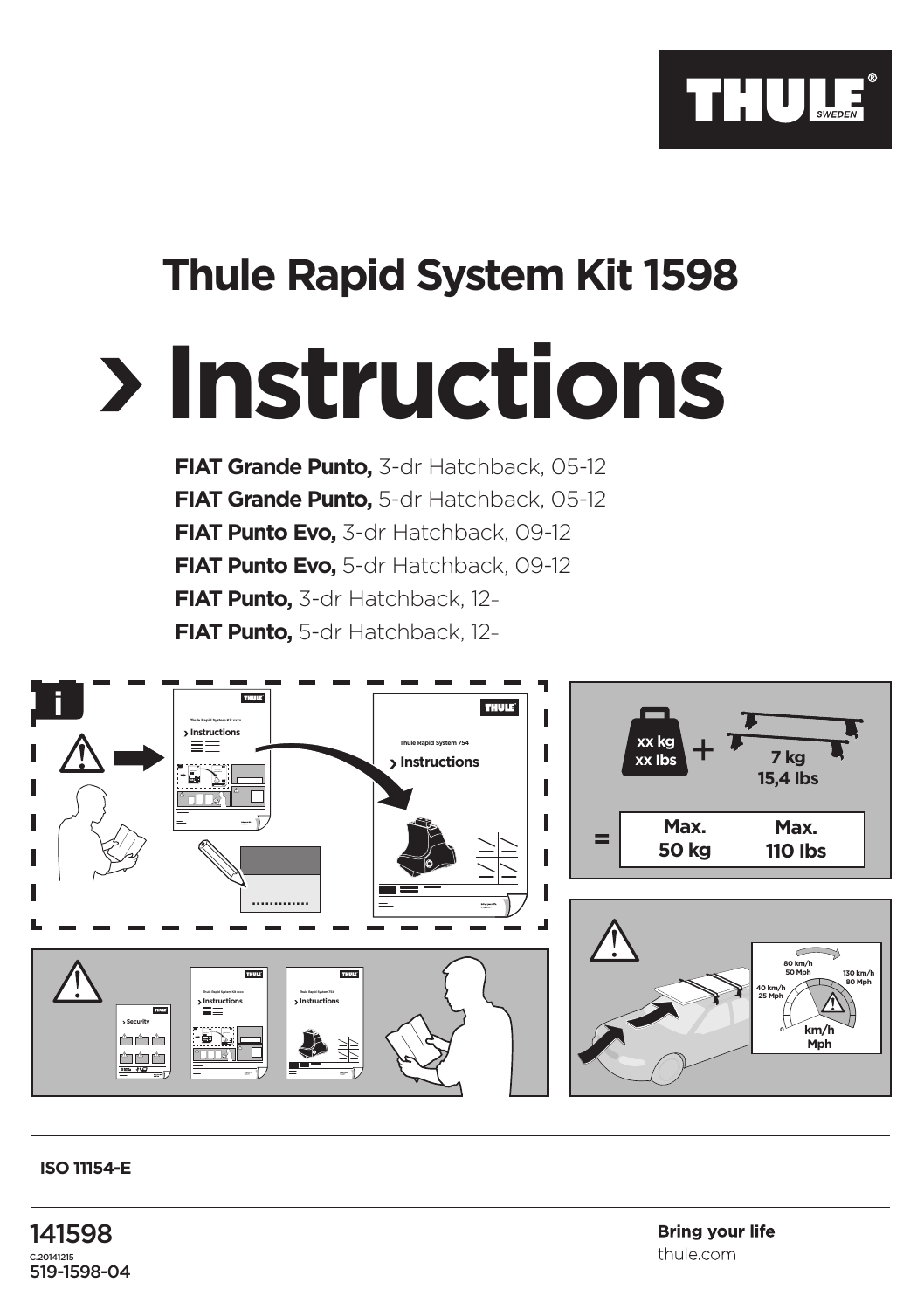

|                                              | X (scale) | $X$ (mm) | X (inch)        |
|----------------------------------------------|-----------|----------|-----------------|
| FIAT Grande Punto, 3-dr Hatchback, 05-12     | 26,5      | 916      | $36\frac{1}{8}$ |
| FIAT Grande Punto, 5-dr Hatchback, 05-12     | 26,5      | 916      | $36\frac{1}{8}$ |
| <b>FIAT Punto Evo, 3-dr Hatchback, 09-12</b> | 26,5      | 916      | $36\frac{1}{8}$ |
| FIAT Punto Evo, 5-dr Hatchback, 09-12        | 26,5      | 916      | $36\frac{1}{8}$ |
| FIAT Punto, 3-dr Hatchback, 12-              | 26,5      | 916      | $36\frac{1}{8}$ |
| FIAT Punto, 5-dr Hatchback, 12-              | 26,5      | 916      | $36\frac{1}{8}$ |





|                                          | Y (scale) | Y (mm) | Y (inch)   |
|------------------------------------------|-----------|--------|------------|
| FIAT Grande Punto, 3-dr Hatchback, 05-12 | 29        | 941    | 37         |
| FIAT Grande Punto, 5-dr Hatchback, 05-12 | 19,5      | 846    | $33^{1}/4$ |
| FIAT Punto Evo, 3-dr Hatchback, 09-12    | 29        | 941    | 37         |
| FIAT Punto Evo, 5-dr Hatchback, 09-12    | 19,5      | 846    | $33^{1}/4$ |
| FIAT Punto, 3-dr Hatchback, 12-          | 29        | 941    | 37         |
| <b>FIAT Punto, 5-dr Hatchback, 12-</b>   | 19,5      | 846    | $33^{1}/4$ |

0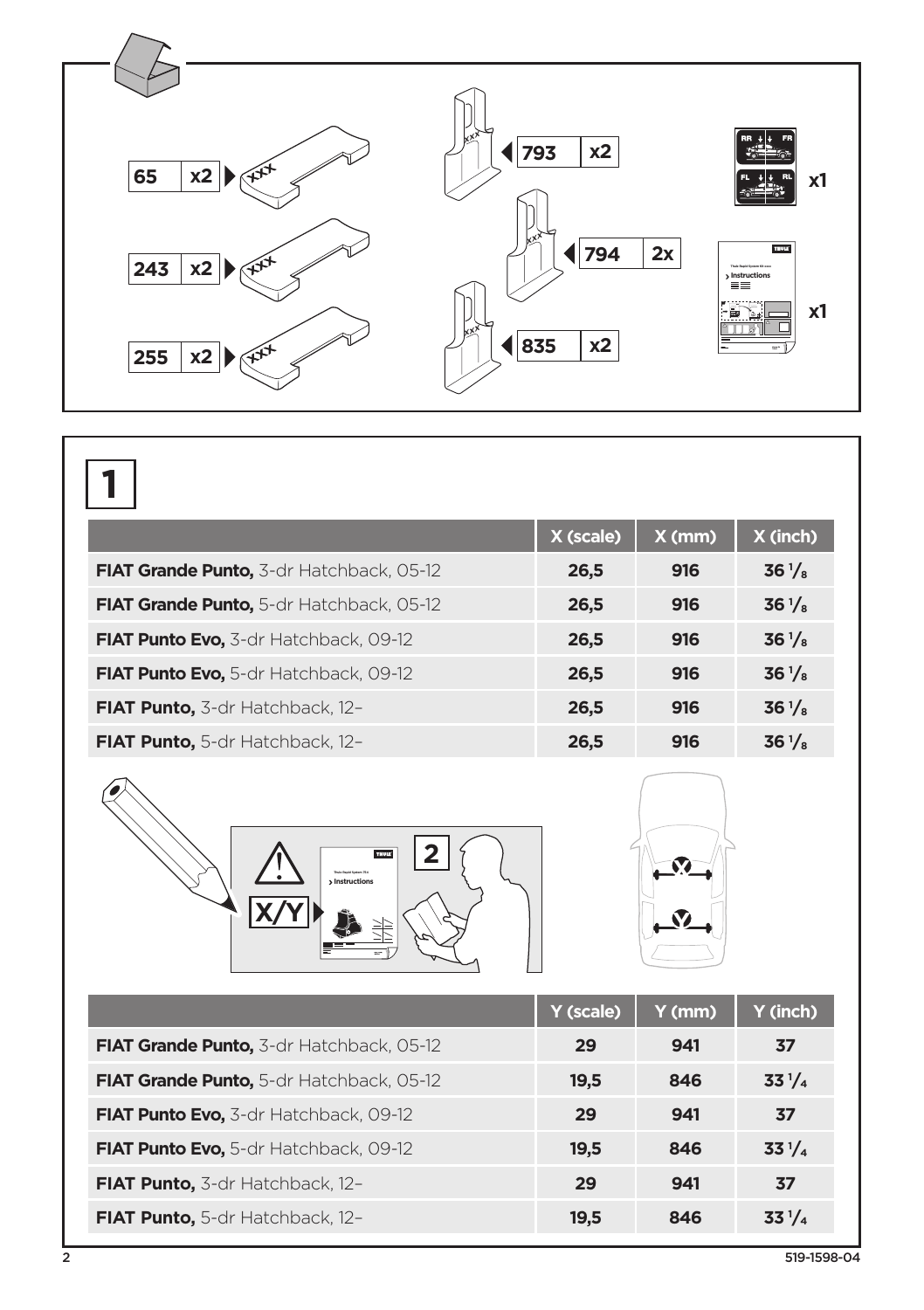